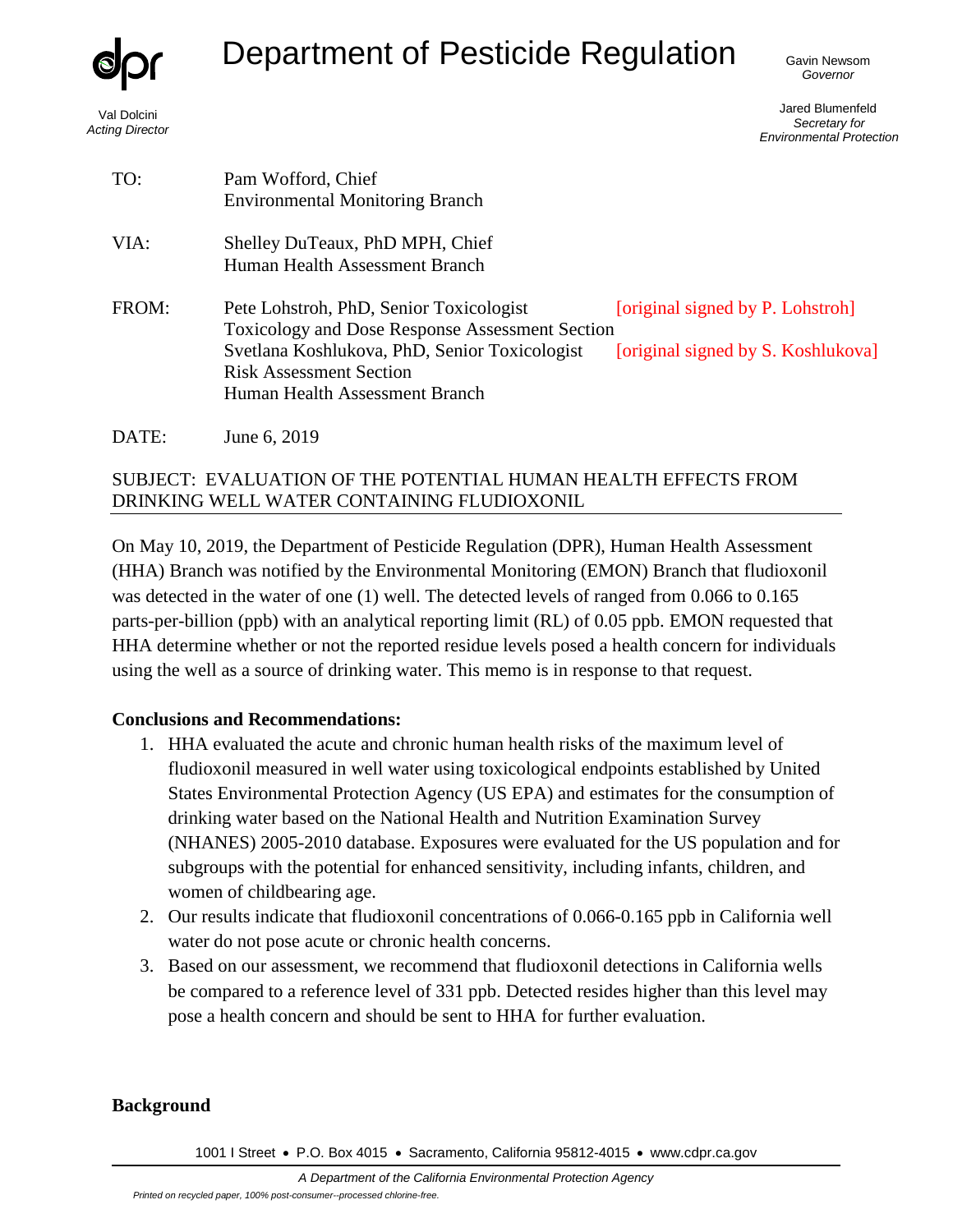#### **Technical Name:** Fludioxonil

**Chemical name:** 4-(2,2-difluoro-1,3-benzodioxol-4-yl)-1H-pyrrole-3-carbonitrile; Chemical Abstracts Service Registry Number (CAS) 131341-86-1 [https://pubchem.ncbi.nlm.nih.gov/compound/86398#section=Molecular-Formula](https://pubchem.ncbi.nlm.nih.gov/compound/86398#section=Molecular-FormulaChemical)**Chemical**

#### *Structure:*



*Reference:* <https://pubchem.ncbi.nlm.nih.gov/compound/86398#section=Molecular-Formula>

Fludioxonil is a non-systemic fungicide. Per US EPA (pg. 3) (USEPA, 2011b): "Fludioxonil is a phenylpyrole derivative of an antibiotic produced by the soil-borne bacterium *Pseudomonas*. It is intended to control certain post-harvest diseases caused by *Monilinia fructicola* and *M. laxa* (brown rot), *Botrytis cinerea* (gray mold), and *Rhizopus stolonifer* (Rhizopus rot). A suggested mode of action of phenylpyrroles derivatives is inhibition of the trans-membrane transport associated with glucose phosphorylation." In the US, fludioxonil is registered "for use on a variety of field and vegetable crops, fruit trees, berries, herbs, and grasses. It can be applied as a seed treatment, an at-planting soil application, and/or broadcast foliar application" (pg. 4) (USEPA, 2012).

Fludoxonil is considered by US EPA to be of low acute toxicity (Toxicity categories III and IV based on the oral and dermal LD50 level and inhalation LC50 level in rodents) and it does not act as a dermal sensitizer (USEPA, 2012). Signs of subchronic and chronic toxicity in rats and mice include decrements in body weight and food consumption and pathological changes to the liver and kidneys, and in dogs included diarrhea and pathological changes to the liver (USEPA, 2012). Developmental toxicity was not observed in rabbits while an increased litter-incidence of dilated renal pelvis was observed in rats concurrent with maternal toxicity in the highest dose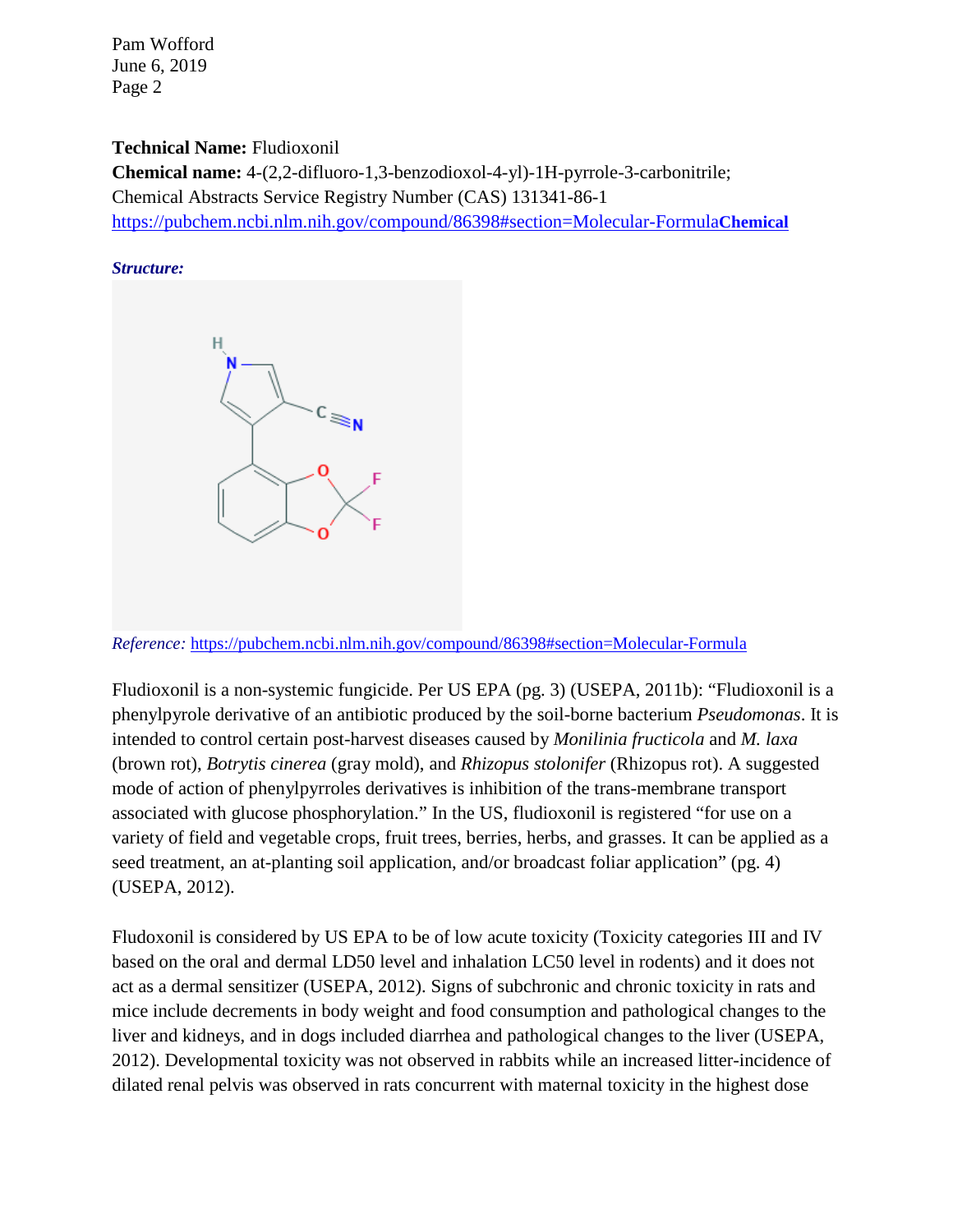tested (1000 mg/kg/day) (USEPA, 2012). Tests for mutagenicity were largely negative except for the induction of polyploidy in an *in vitro* cytogenic assay and the induction of micronuclei *in vivo*. The results for three follow-up aneuploidy studies were negative (USEPA, 2012). Liver tumors (hepatocellular adenomas and carcinomas) were observed in female rats and no tumors were observed in mice (USEPA, 2012). While there was statistical significance in trend and pairwise tests for combined adenomas and carcinomas, the incidence was within the range observed for historical controls. USEPA classified fludioxonil as a Group D chemical ("not classifiable as to human carcinogenic potential") and based on the above data, further concluded that fludioxonil posed a "negligible cancer risk" (USEPA, 2012).

US EPA considers fludioxonil to be stable, "slightly to moderately" mobile in aqueous environments, and to be a "primary concern" for surface water (USEPA, 2011b). On the other hand, US EPA considers fludioxonil to have "moderately high" adsorption coefficients and "low" solubility and to be "moderately persistent to persistent in surface soils" (USEPA, 2011b). In California, fludioxonil is on the DPR Groundwater Protection List of pesticides with the potential to pollute ground water (DPR,  $2019$  $2019$  $2019$ )<sup>1</sup>.

#### **Summary of Toxicology**

 $\overline{a}$ 

HHA has not conducted risk assessment for fludioxonil and has not established critical Points of Departure (PoDs) and Reference Doses (RfDs). However, the HHA Data Review Section reviewed the registrant submitted studies for registration with DPR and prepared a summary of toxicology data in 1997. In addition, the HHA Toxicology and Dose Response and Risk Assessment sections (TDRAS and RAS) reviewed the available human health risk assessment prepared by other regulatory agencies (US EPA, European Food Safety Authority (EFSA), etc.). As a result, HHA adopted the 2012 US EPA acute PoDs and RfDs to use for evaluating fludioxonil residues in fresh produce for the DPR California Pesticide Residue Monitoring Program (CPRMP) and to establish health-based screening levels for fludioxonil residue in manufactured cannabis products for the California Bureau of Cannabis Control.

For this memo, HHA also used the 2012 US EPA PoDs to evaluate the acute and chronic dietary risk posed by fludioxonil in drinking water. The acute PoD was a no-observed-adverse-effectslevel (NOAEL) of 100 mg/kg/day based on an increased incidence of dilated renal pelvis in

<span id="page-2-0"></span><sup>&</sup>lt;sup>1</sup> "The Department of Pesticide Regulation's (DPR's) Ground Water Protection Program is mandated by the Pesticide Contamination Prevention Act (PCPA) (Statutes of 1985, Chapter 1298, Section 1). The PCPA was enacted in 1985 to prevent further pesticide pollution of California ground water that may be used for drinking water. The PCPA outlines procedures for (1) gathering physical and chemical data on pesticides, (2) establishing specific numerical values (SNVs [threshold values]) for specified types of those data that the PCPA associates with the potential of a pesticide to leach through soil to ground water, (3) identifying pesticides that "exceed" those SNVs, and (4) placing pesticides that "exceed" the SNVs and are applied in specified ways on the Groundwater Protection List (GWPL) (Title 3, California Code of Regulations [3 CCR] section 6800[b]). DPR is then required to monitor ground water for the GWPL pesticides to determine if these pesticides have migrated to ground water as a result of legal agricultural use" (pg. 1) (DPR. 2013).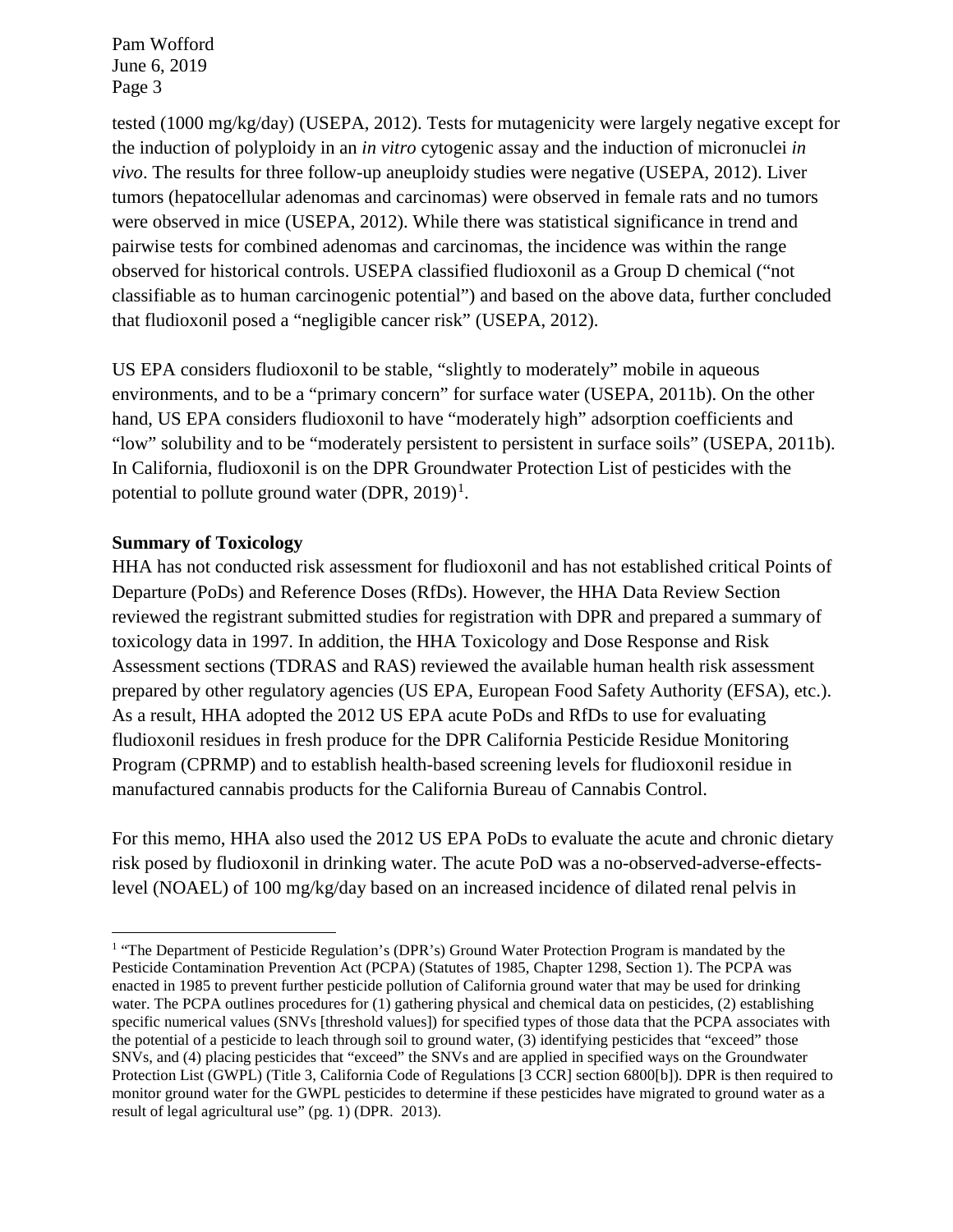fetuses and litters observed in a rat developmental toxicity study (USEPA, 2012). This PoD was used to evaluate the acute risk from of fludioxonil residues in well water to infants, children and women of reproductive age (13-49 years old). The chronic PoD was a NOAEL of 3.3 mg/kg/day based on decrements in body weight gain observed in a one-year feeding study in dogs (USEPA, 2012). This PoD was used to evaluate the chronic risk of fludioxonil in drinking water.

## **Evaluation of the Fludioxonil Residue in Well Water**

# *Drinking Water Exposure Analysis*

HHA estimated the acute and chronic exposures to fludioxonil in drinking water using the Dietary Exposure Evaluation Model - Food Commodity Intake Database (DEEM-FCID, version 4.02, 5-10c) and the NHANES/"What We Eat in America" (WWEIA). The NHANES/WWEIA is a collection of two-day dietary survey data from 2005 to 2010 for the US population and select subgroups. The 95<sup>th</sup> percentile exposures were used for the acute analysis, while 2-day average exposures were used for the chronic analysis. HHA uses the  $95<sup>th</sup>$  percentile of the exposure levels for each population subgroup as the default upper-bound for acute exposures (DPR, 2009). The maximum detected level of fludioxonil in well-water (0.165 ppb) was used for the acute and chronic analyses.

The acute PoD of 100 mg/kg/day based on effects in the developmental study in rats was used to calculate the acute risk was in terms of margins of exposure (MOE; the PoD divided by the estimated drinking water exposure). This PoD was used to evaluate the risk posed by acute exposures to infant, fetal, and pregnant subpopulations who might have higher susceptibilities to any adverse effects. The chronic PoD of 3.3 mg/kg/day based on effects in the one-year dietary study in dogs was used to evaluate chronic risk in the same manner. The target MOE for both analyses was 100, assuming that humans are 10 times more sensitive than rats or dogs and that there is a 10-fold variation in the sensitivity of humans. A calculated MOE lower than the target (100) would indicate a potential health concern.

Acute MOEs at the 95<sup>th</sup> percentile exposure were greater than the maximum ( $>1,000,000$ ) for the US population and all population subgroups including those for nursing and non-nursing infants and children 1 through 12 years of age.

Chronic MOEs were greater than 200,000 (200,887 to  $>1,000,000$ ) for the total US population and all population subgroups including those for nursing and non-nursing infants and children 1 through 12 years of age. The lowest chronic MOE was for the subpopulation of non-nursing infants.

#### *Calculation of DPR Screening levels for Fludioxonil*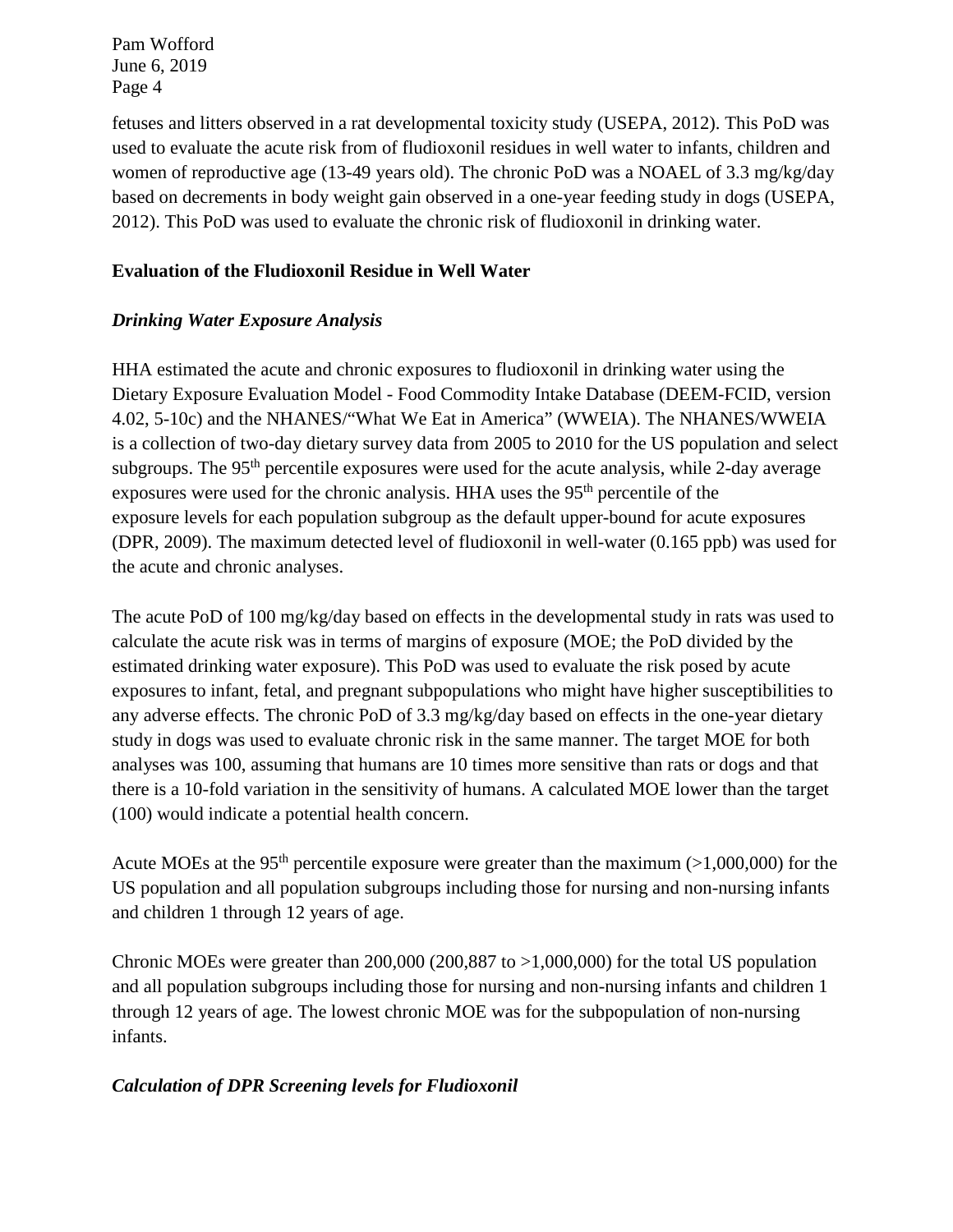HHA calculated a reference level for fludioxonil to be used by the EM Branch as a guide when requesting future human health evaluations for fludioxonil residues detected in ground water. Residues exceeding the reference level may pose a health concern and should be sent to HHA for further evaluation.

The reference level is the estimated residue level that would result in a 2-day average MOE at the target (100) for non-nursing infants (the population with highest consumption of drinking water) when using the chronic PoD of 3.3 mg/kg/day and the DEEM consumption data in a deterministic drinking water exposure analysis. This reference level will be protective of both acute and chronic exposures. The results of our analyses and the reference level for fludioxonil in drinking water are summarized below (Table 1).

For this type of evaluation, it is HHA's standard practice to compare relevant human-health reference levels used by other regulatory agencies with the results of our own evaluations whenever possible. In 2017, US EPA Office of Ground Water and Drinking Water established acute and chronic human health benchmarks for pesticides (HHBPs) for fludioxonil (USEPA, 2017c). Per US EPA (USEPA, 2017a) (pg. 1): "HHBPs are levels of certain food use pesticides in water at or below which adverse health effects are not anticipated from one-day or lifetime exposures." Further, "EPA is providing the HHBPs for informational purposes for use by states, water systems and the public to help understand monitoring data for pesticides that have no drinking water standards or health advisories. Drinking water systems can also use them as reference values to respond to customer inquiries if pesticides are detected through monitoring."

The acute HHBP (30,000 ppb) for women of reproductive age (13-49 years old) was calculated using an acute population adjusted dose (aPAD) of 1 mg/kg/day. The aPAD was based on the above acute PoD of 100 mg/kg/day from a developmental study using rats and a total uncertainty factor (UF) of 100 (USEPA, 2017b; USEPA, 2017a; USEPA, 2017c). An aPAD or an acute reference doses (aRfD) is defined as "an estimate (with uncertainty spanning perhaps an order of magnitude) of a daily oral exposure for an acute duration (24 hours or less) to the human population (including sensitive subgroups) that is likely to be without an appreciable risk of deleterious effects during a lifetime" (USEPA, 2011a).

The chronic HHBP (200 ppb) for the US general population was calculated using a chronic population adjusted dose (cPAD) of 0.03 mg/kg/day. The cPAD was based on the chronic PoD of 3.3 mg/kg/day from a one-year feeding study using dogs and a total uncertainty factor (UF) of 100 (USEPA, 2017b; USEPA, 2017a; USEPA, 2017c). The cPAD is considered to be the maximum, safe, chronic or lifetime exposure level (USEPA, 2011a).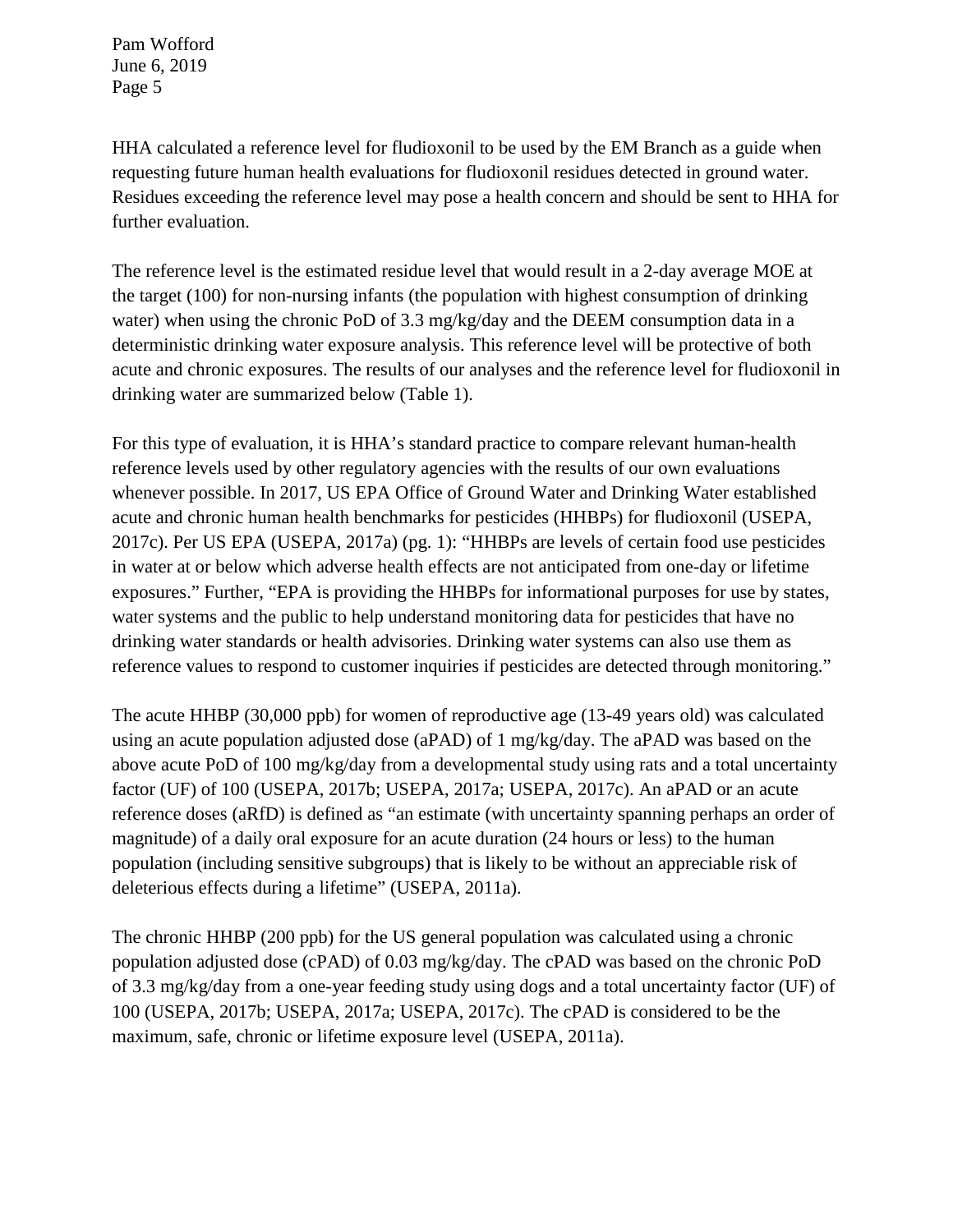The US EPA HHBP levels are provided for comparison (Table 1). While the chronic HHBP is lower than the HHA reference level (200 vs. 331 ppb), both values are similar in magnitude. The HHA reference level was calculated using distribution of drinking water consumption, while the HHBP was calculated using a single consumption estimate.

|  |  |  | Table 1. Acute and chronic reference levels for fludioxonil in drinking water |
|--|--|--|-------------------------------------------------------------------------------|
|--|--|--|-------------------------------------------------------------------------------|

| Acute or<br><b>Chronic</b> | <b>Residue</b><br>Level (ppb) | Subpopulation<br>with Highest<br><b>Water Intake</b><br>per<br><b>Bodyweight</b> | <b>Exposure</b><br><b>Estimate</b> | <b>Calculated</b><br><b>MOE</b> | <b>Target</b><br>MOE <sup>c</sup> | <b>Screening</b><br>Level:<br><b>Residue</b><br>Level at<br><b>Target</b><br>(ppb) <sup>a</sup> | <b>US EPA</b><br>HHBP <sup>d</sup><br>(ppb) |
|----------------------------|-------------------------------|----------------------------------------------------------------------------------|------------------------------------|---------------------------------|-----------------------------------|-------------------------------------------------------------------------------------------------|---------------------------------------------|
| Acute                      | 0.165                         | Non-Nursing<br><b>Infants</b>                                                    | 95 <sup>th</sup><br>Percentile     | >1,000,000 <sup>b</sup>         | 100                               | 331 <sup>e</sup>                                                                                | $30,000$ <sup>f</sup>                       |
| Chronic                    | 0.165                         | Non-Nursing<br><b>Infants</b>                                                    | Average                            | $200,887$ <sup>b</sup>          | 100                               | 331                                                                                             | 200 <sup>g</sup>                            |

a) Reference Level is the Residue Level that will result in a MOE at the Target MOE (ppb) = (DEEM MOE/Target MOE) x (Residue Level at DEEM MOE (ppb).

b) MOE (Margin of Exposure) for non-nursing infants.

c) The target MOE of 100 takes into account uncertainty factors of 10 for interspecies sensitivity, 10 for intraspecies variability.

d) HHBP: human health benchmark for pesticides: fludioxonil (USEPA, 2017c).

e) Calculated using chronic PoD and exposure.

f) HHBP is for Acute, Females 13-49 years.

g) HHBP is for General population.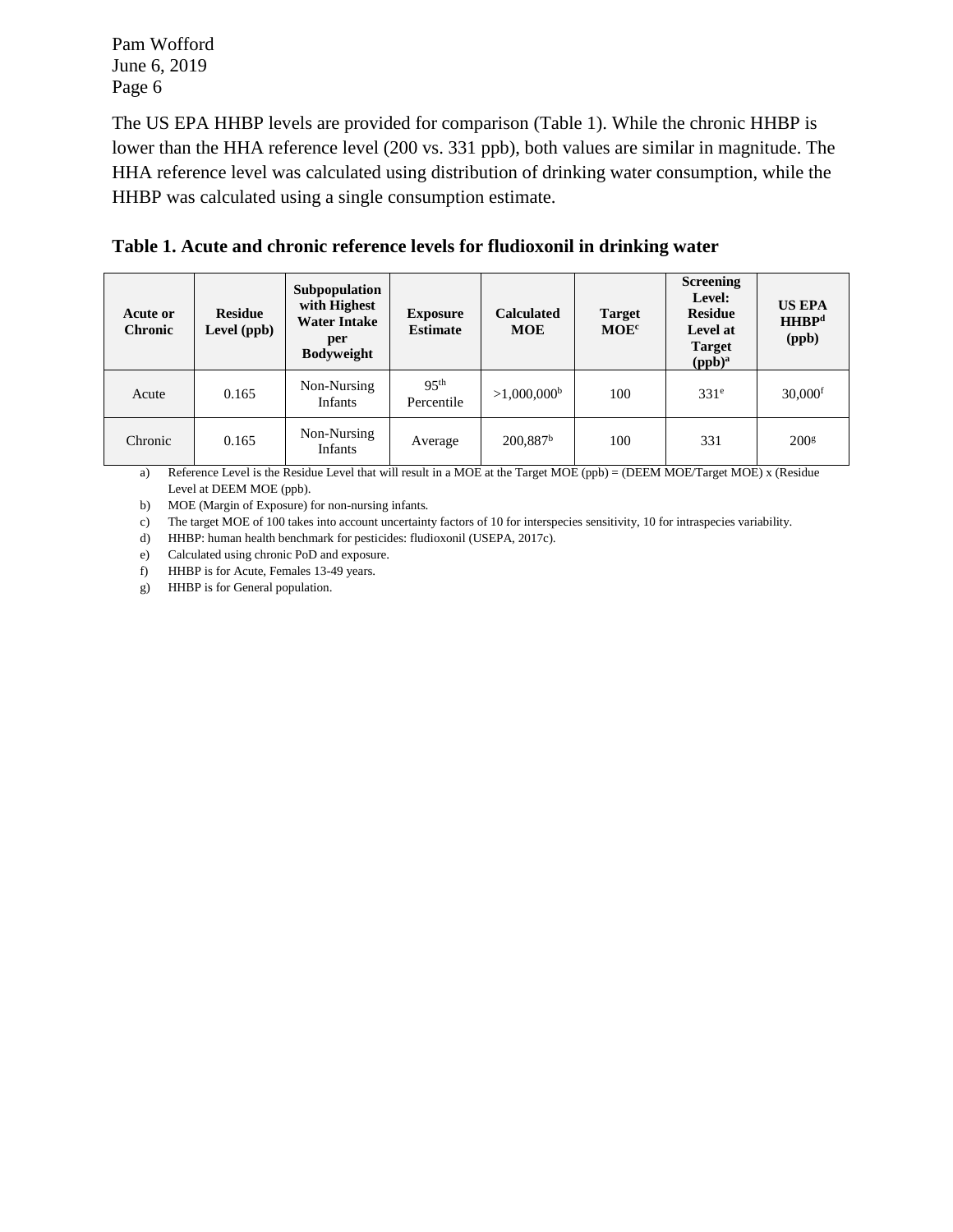# **Conclusions**

- 1. The detected fludioxonil residue levels in California well water ranging from 0.066 to 0.165 ppb should not be considered an acute or chronic health concern to residents that use the well for drinking water.
- 2. We recommend that fludioxonil detections in California wells be compared to a reference level of 331 ppb. Detected resides higher than this level may pose a health concern and should be sent to HHA for further evaluation.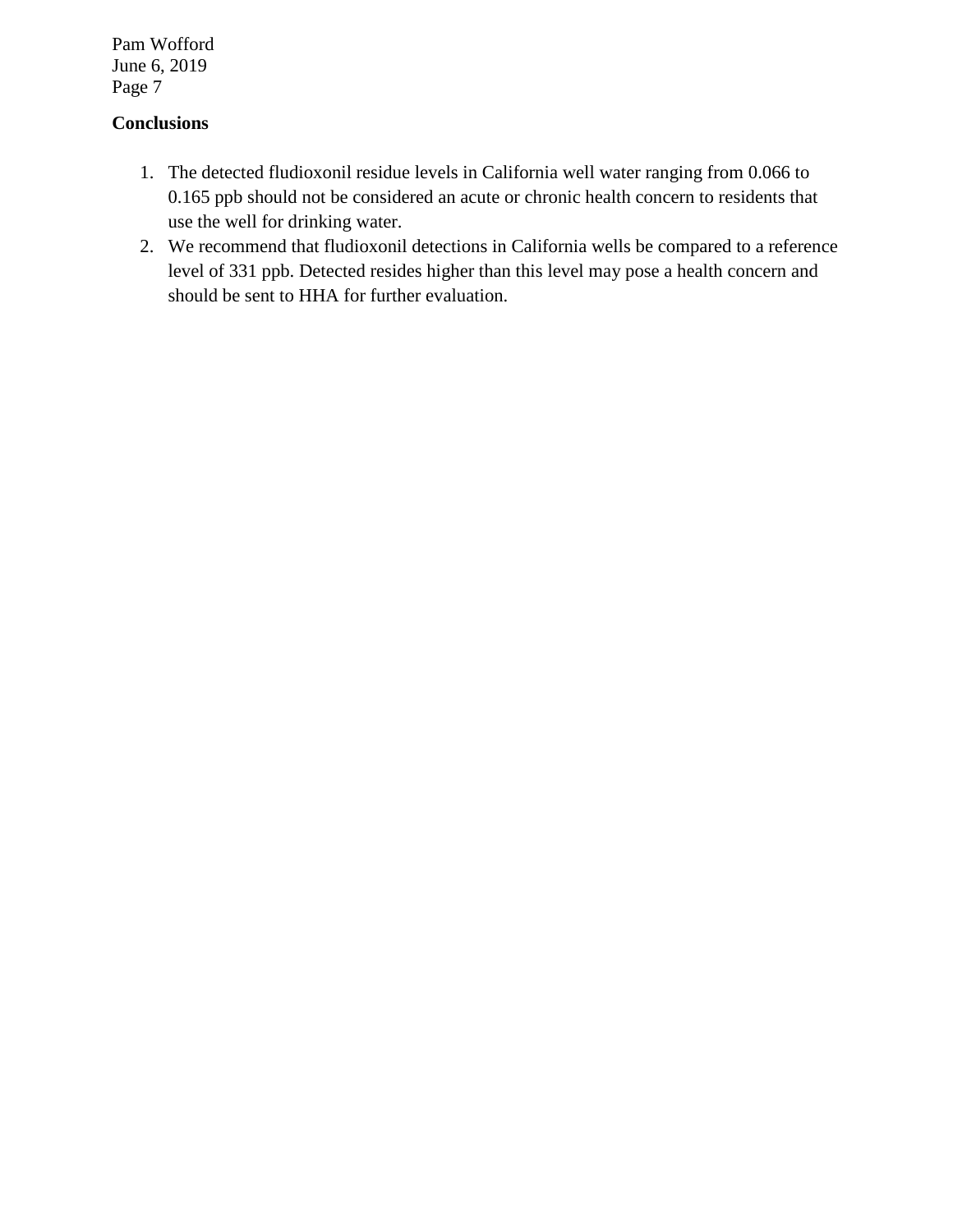#### **References**

DPR. 2009. MT-3 Version IV; Guidance for Dietary Exposure Assessment.

- DPR. 2013. Memorandum to D. Duncan, Branch Chief. Guidelines for identifying pesticides to be added to and removed from the Groundwater Protection List: Title 3, California Code of Regulations Section 6800(B).
- DPR. 2019. California Code of Regulations (Title 3. Food and Agriculture); Division 6. Pesticides and Pest Control Operations; Division 6. Pesticides and Pest Control Operations; Chapter 4. Environmental Protection; Subchapter 1. Groundwater; Article 1. Pesticide Contamination Prevention; 6800. Groundwater Protection List.
- USEPA. 2011a. Integrated Risk Information System (IRIS) Glossary
- USEPA. 2011b. Tier I Drinking Water Assessment in Support of Proposed or Amended Tolerances for the Fludioxonil IR-4 Uses on Ginseng; Onion Subgroups 3-07 A and B; Berry and Small Fruit Subgroups 13-07 A, B, F and G; Fruiting Vegetable Group 8-10, Except Tomato; Tomato; Leafy Vegetable Except Brassica Subgroup 4A; Pome Fruit Group 11-10; Citrus Group 10-10; Potato; Pineapple; Dragon Fruit; Avocado; Mango; Other Various Tropical Fruits.
- USEPA. 2012. Fludioxonil. Tolerance Petitions for Residues in/on Ginseng, Leafy Petioles Crop Subgroup 4B, Pineapple (post-harvest treatment), Tuberous and Corm Vegetable Subgroup 1C, Tropical Fruit (post-harvest treatment), Bulb Onion Subgroup 3-07A, Green Onion subgroup 3-07B, Caneberry Subgroup 13-07A, Bushberry Subgroup 13- 07B, Small Fruit Vine Climbing Subgroup 13-07F (except fuzzy kiwifruit), Low-Growing Berry Subgroup 13-07G (except cranberry), Fruiting Vegetable Group 8-10 (except tomato), Citrus Fruit Group 10-10, Pome Fruit Group 11-10, Leafy Vegetable (except Brassica) Subgroup 4A, Dragon Fruit, and Tomato (post-harvest treatment). Human-Health Risk Assessment.
- USEPA. 2017a. Fact Sheet: Human Health Benchmarks for Pesticides 2017 Update.
- USEPA. 2017b. Human Health Benchmarks for Pesticides: Updated 2017 Technical Document.

USEPA. 2017c. Human Health Benchmarks for Pesticides; Fludioxonil.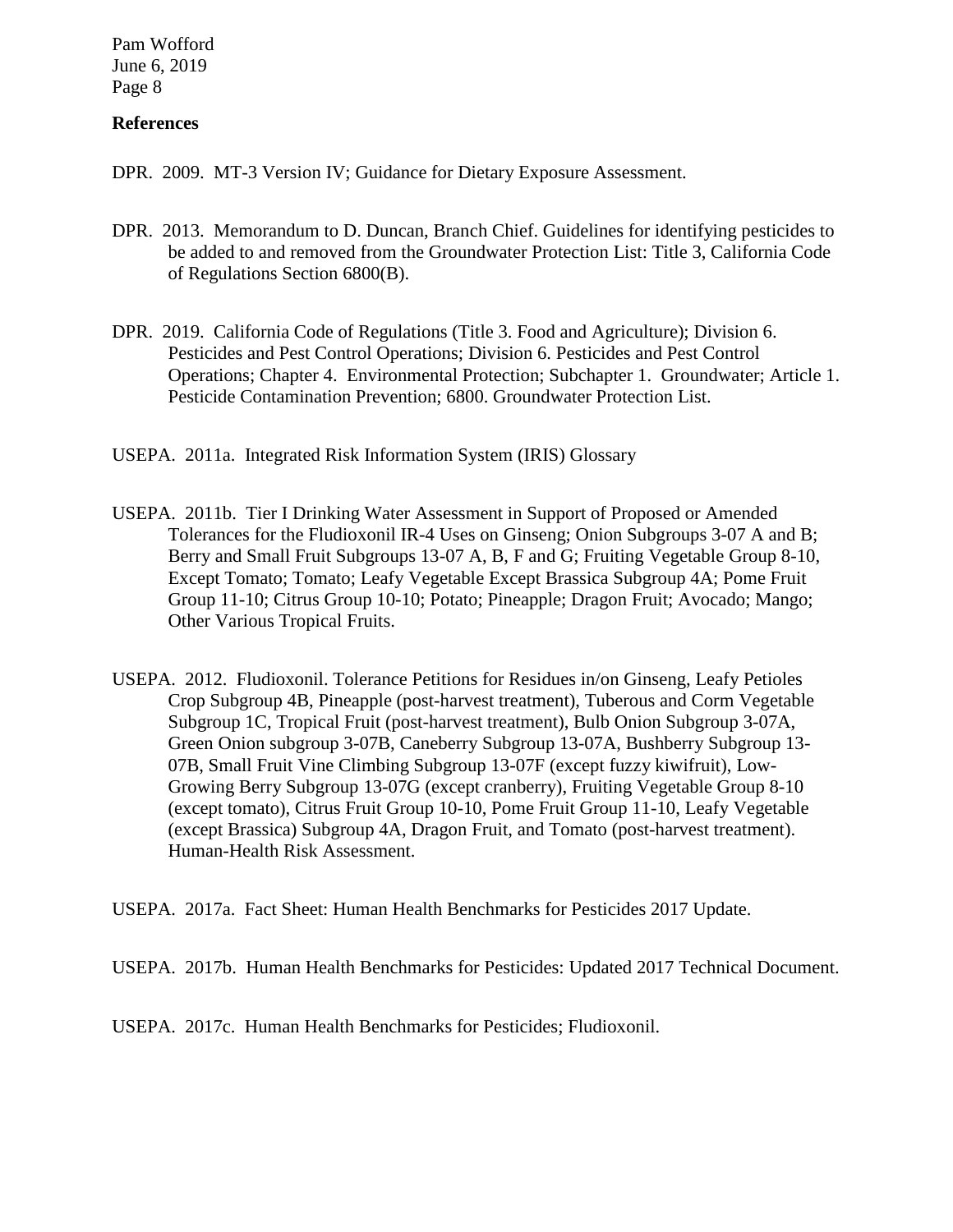# **Appendices**

#### **Appendix 1. DPR Fludioxonil Emails 09 May 19 (1 pages)**

**From:** Wofford, Pam@CDPR [<Pam.Wofford@cdpr.ca.gov>](mailto:Pam.Wofford@cdpr.ca.gov) **Sent:** Thursday, May 09, 2019 3:24 PM **To:** DuTeaux, Shelley@CDPR [<Shelley.DuTeaux@cdpr.ca.gov>](mailto:Shelley.DuTeaux@cdpr.ca.gov) **Cc:** Morrison, Karen@CDPR [<Karen.Morrison@cdpr.ca.gov>](mailto:Karen.Morrison@cdpr.ca.gov); Cuevas, Jesse@CDPR [<Jesse.Cuevas@cdpr.ca.gov>](mailto:Jesse.Cuevas@cdpr.ca.gov); Dias, Joy@CDPR [<Joy.Dias@cdpr.ca.gov>](mailto:Joy.Dias@cdpr.ca.gov) **Subject:** FW: Fludioxonil

Shelley,

We would appreciate a memo on the health concern for the following well/active ingredient detection. We have only found this pesticide at this one well but it is the second year in a row so we will assume it was not a "phantom" detection. All QA/QC indicates that the analysis was appropriate. We would like the memo so we can send a letter to the well owner. We appreciate your staff's time and all of the previous memos they have provided us. Thanks Pam

**From:** Dias, Joy@CDPR [<Joy.Dias@cdpr.ca.gov>](mailto:Joy.Dias@cdpr.ca.gov) **Sent:** Thursday, May 09, 2019 2:57 PM **To:** Wofford, Pam@CDPR [<Pam.Wofford@cdpr.ca.gov>](mailto:Pam.Wofford@cdpr.ca.gov) **Subject:** Fludioxonil

The Groundwater Protection Program detected fludioxonil in the water of one well at levels ranging from 0.066 to 0.165 parts-per-billion (ppb) with an analytical reporting limit (RL) of 0.05 ppb. We would like to request that HHA determine whether or not there is a health concern for individuals using this well as a source of drinking water

Thanks,

Joy Dias Senior Environmental Scientist, Supervisory California Department of Pesticide Regulation Environmental Monitoring Branch Groundwater Protection Program 1001 I St Sacramento, CA 95817 916-324-4183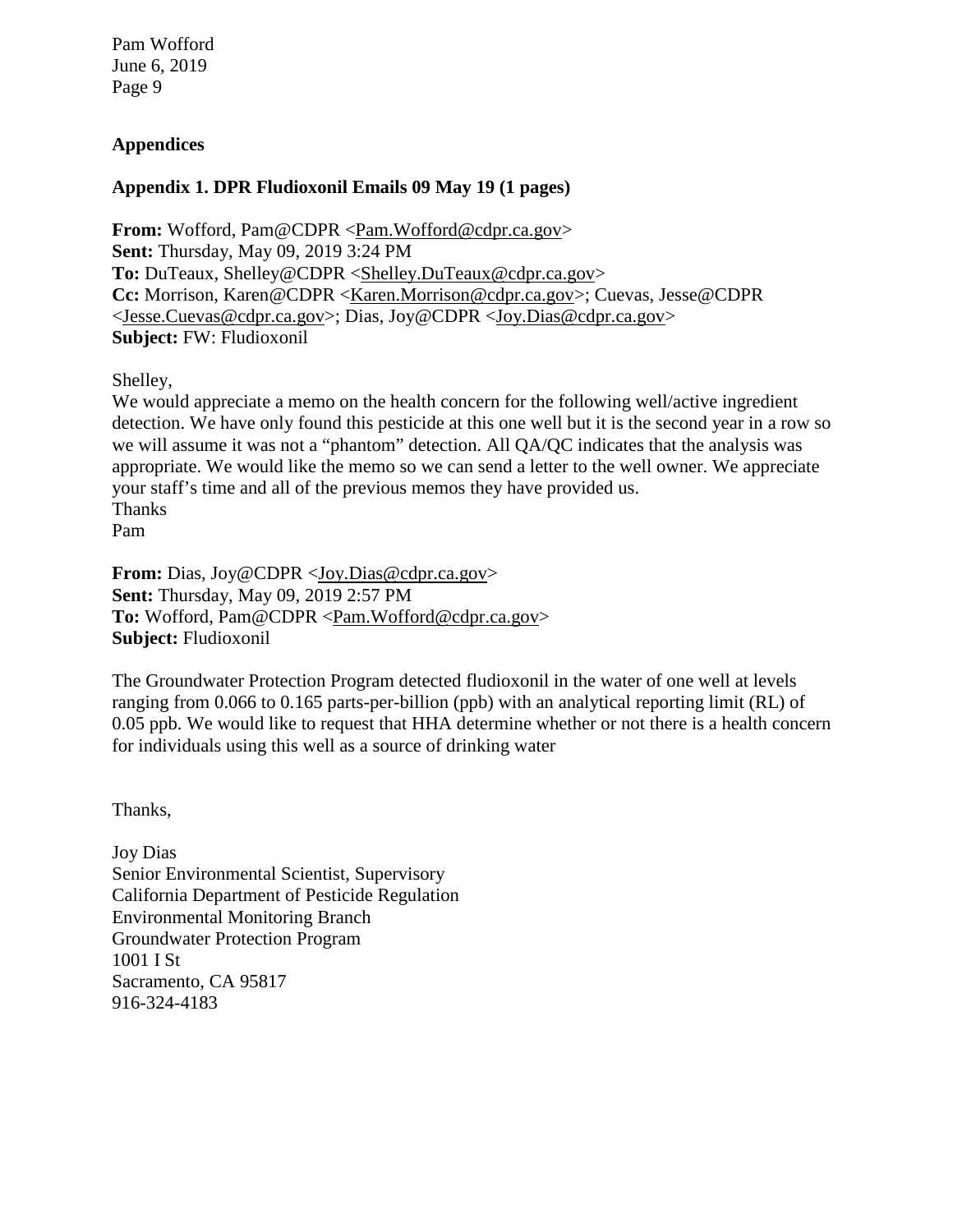**Appendix 2. Acute Drinking Water Exposure Analysis (Users Only) (2 pages)**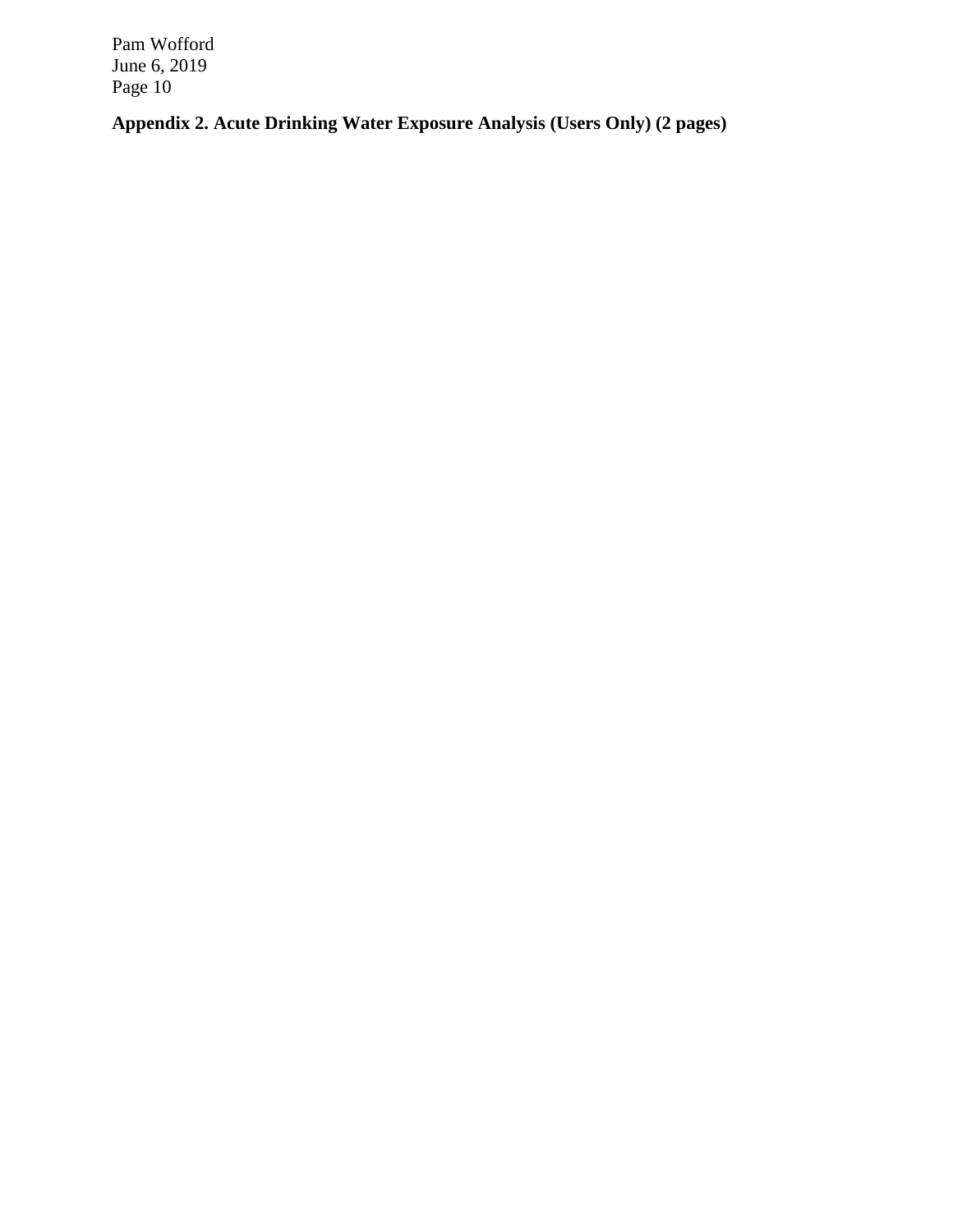Ver. 4.02, 05-10-c DEEM-FCID ACUTE Analysis for FLUDIOXONIL NHANES 2005-2010 2-Day Residue file: Fludioxonil Water 10 May 19.R10 Adjustment factor #2 NOT used. Analysis Date: 05-10-2019/11:29:29 Residue file dated: 05-10-2019/11:23:57  $NOEL$  (Acute) = 100.000000 mg/kg body-wt/day RAC/FF intake summed over 24 hours Run Comment: "" ===============================================================================

Summary calculations--users:

|                      | 95th Percentile<br>Exposure | MOE                 | 99th Percentile<br>Exposure | MOE                | 99.9th Percentile<br>Exposure | MOE                |
|----------------------|-----------------------------|---------------------|-----------------------------|--------------------|-------------------------------|--------------------|
|                      |                             |                     |                             |                    |                               |                    |
| Total US Population: |                             | $0.000009$ >1000000 |                             | 0.000016 > 1000000 | 0.000030 > 1000000            |                    |
| Hispanic:            |                             | $0.000009$ >1000000 |                             | 0.000019 > 1000000 |                               | 0.000034 > 1000000 |
| Non-Hisp-White:      |                             | 0.000009 > 1000000  |                             | 0.000015 > 1000000 | 0.000028 > 1000000            |                    |
| Non-Hisp-Black:      |                             | $0.000008$ >1000000 |                             | 0.000017 > 1000000 | 0.000037 > 1000000            |                    |
| Non-Hisp-Other:      |                             | 0.000010 > 1000000  |                             | 0.000017 > 1000000 | 0.000029 > 1000000            |                    |
| Nursing Infants:     |                             | 0.000020 > 1000000  |                             | 0.000035 > 1000000 | 0.000060 > 1000000            |                    |
| Non-Nursing Infants: |                             | 0.000032 > 1000000  |                             | 0.000042 > 1000000 |                               | 0.000056 >1000000  |
| Female 13+ PREG:     |                             | $0.000008$ >1000000 |                             | 0.000011 > 1000000 | 0.000015 > 1000000            |                    |
| Children 1-6:        |                             | 0.000011 > 1000000  |                             | 0.000017 > 1000000 | 0.000030 > 1000000            |                    |
| Children 7-12:       |                             | 0.000008 > 1000000  |                             | 0.000013 > 1000000 | 0.000020 > 1000000            |                    |
| Male 13-19:          |                             | 0.000007 > 1000000  |                             | 0.000011 > 1000000 |                               | 0.000026 >1000000  |
| Female 13-19/NP:     |                             | $0.000008$ >1000000 |                             | 0.000012 > 1000000 |                               | 0.000017 > 1000000 |
| Seniors 55+:         |                             | 0.000007 > 1000000  |                             | 0.000011 > 1000000 | 0.000017 > 1000000            |                    |
| All Infants:         |                             | 0.000031 > 1000000  |                             | 0.000042 > 1000000 | 0.000056 > 1000000            |                    |
| Children 1-2:        |                             | 0.000013 > 1000000  |                             | 0.000019 > 1000000 |                               | 0.000050 > 1000000 |
| Children 3-5:        |                             | 0.000010 > 1000000  |                             | 0.000016 > 1000000 | 0.000027 > 1000000            |                    |
| Children 6-12:       |                             | $0.000008$ >1000000 |                             | 0.000013 > 1000000 | 0.000022 > 1000000            |                    |
| Youth 13-19:         |                             | $0.000008$ >1000000 |                             | 0.000012 > 1000000 | 0.000017 > 1000000            |                    |
| Adults 20-49:        |                             | 0.000009 > 1000000  |                             | 0.000013 > 1000000 | 0.000018 > 1000000            |                    |
| Adults 50-99:        |                             |                     |                             |                    |                               |                    |
| Female 13-49:        |                             | $0.000008$ >1000000 |                             | 0.000012 > 1000000 | 0.000019 > 1000000            |                    |
|                      | $0.000009$ >1000000         |                     |                             | 0.000013 > 1000000 | 0.000019 > 1000000            |                    |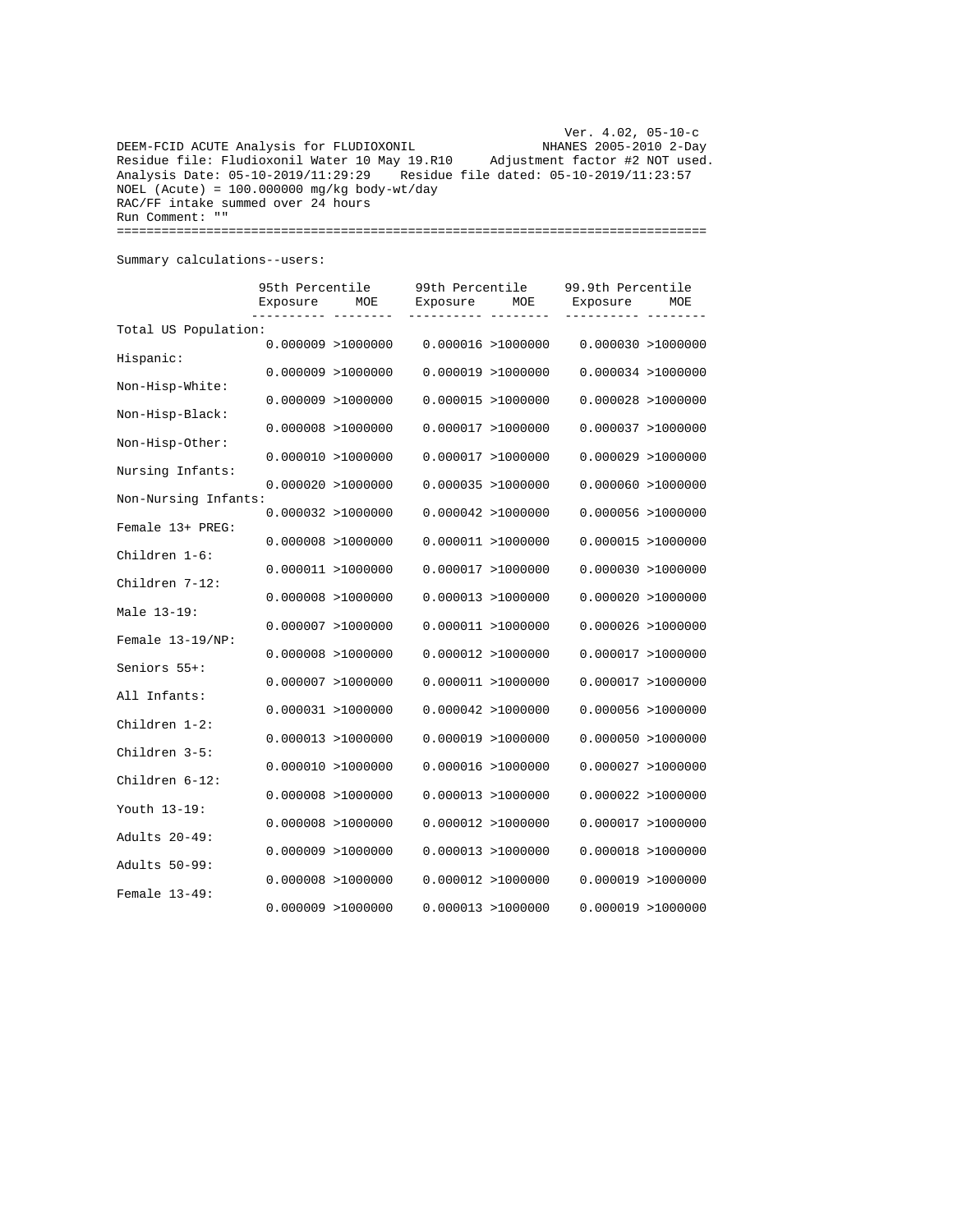Ver. 4.02, 05-10-c

DEEM-FCID Acute analysis for FLUDIOXONIL Residue file name: H:\plohstroh\Documents\Memos\Fludioxonil 10 May 19\Fludioxonil Water 10 May 19.R10 Analysis Date 05-10-2019 Residue file dated: 05-10-2019/11:23:57

Reference dose (NOEL) = 100 mg/kg bw/day

| EPA<br>Code | Crop | Grp Food Name                                                                            | Def Res<br>(ppm)                               | Adj.Factors<br>$#1$ $#2$ | Comment |
|-------------|------|------------------------------------------------------------------------------------------|------------------------------------------------|--------------------------|---------|
|             |      | 8601000000 86A Water, direct, all sources<br>8602000000 86B Water, indirect, all sources | 0.000165 1.000 1.000<br>$0.000165$ 1.000 1.000 |                          |         |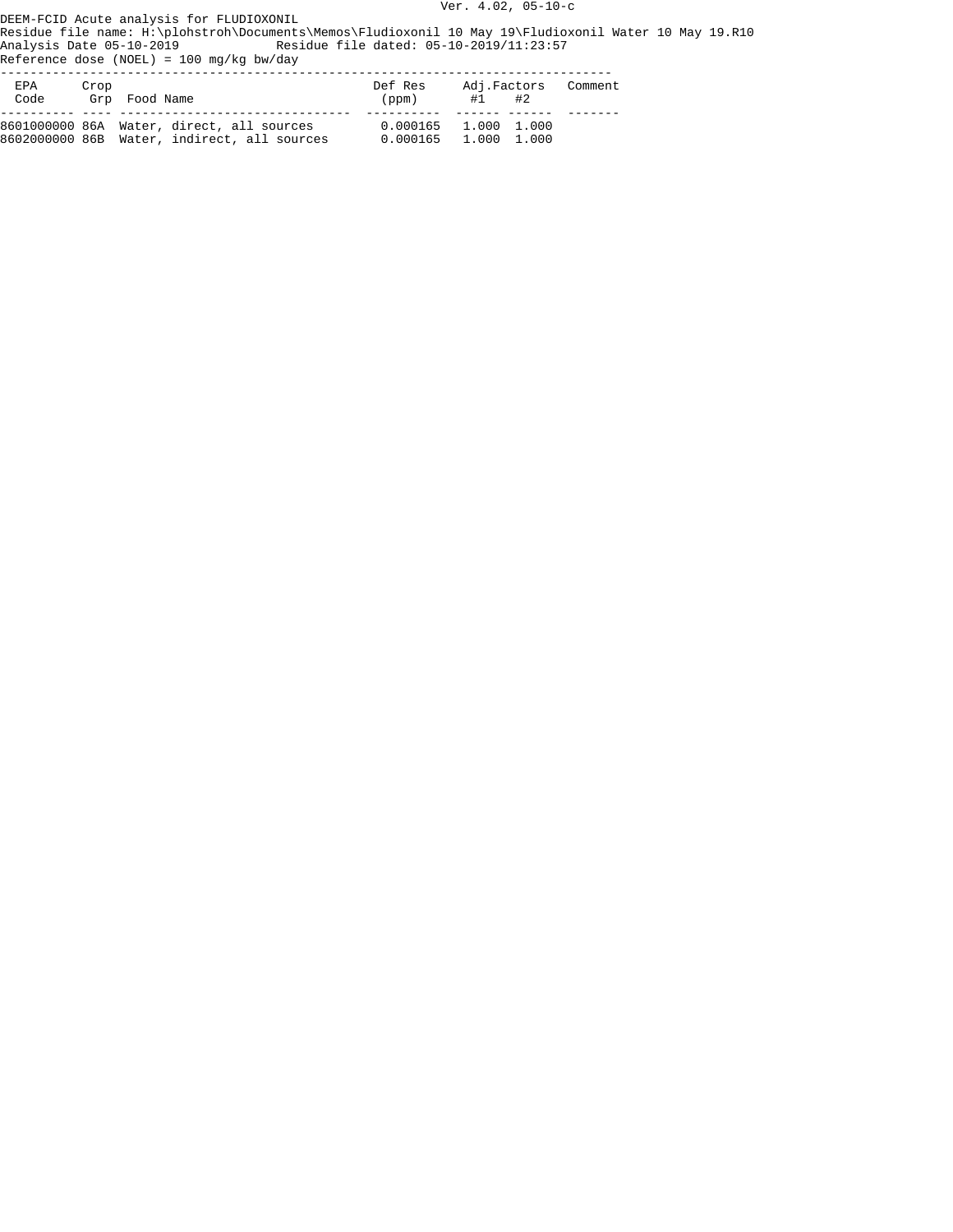**Appendix 3. Chronic Drinking Water Exposure Analysis (2 pages)**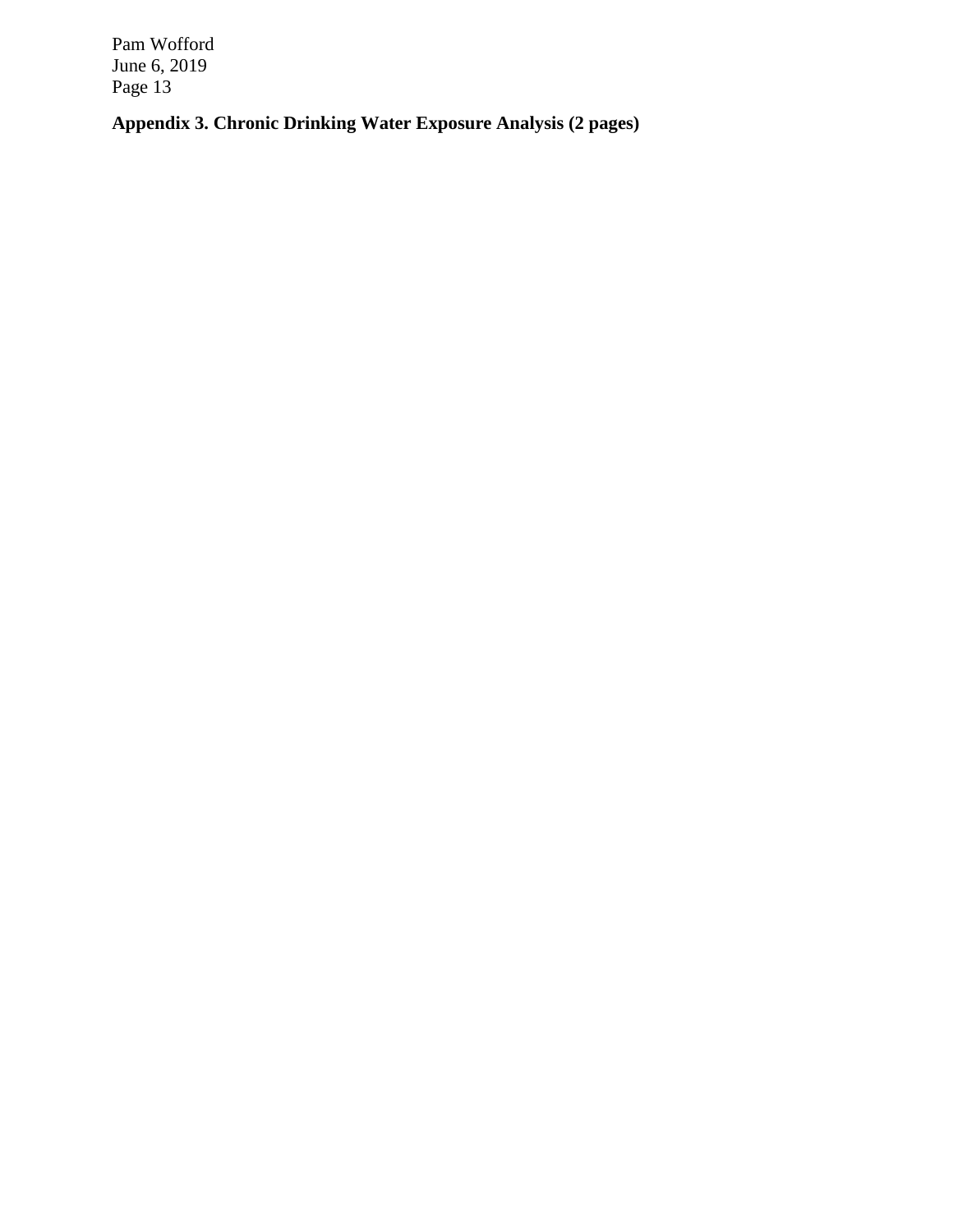Evaluation Copy Ver. 4.02, 05-10-c DEEM-FCID Chronic analysis for FLUDIOXONIL Residue file name: H:\plohstroh\Documents\Memos\Fludioxonil 10 May 19\Fludioxonil Water 10 May 19.R10 Adjustment factor #2 NOT used. Analysis Date 05-10-2019/11:35:35 Residue file dated: 05-10-2019/11:23:57 NOEL (Chronic) =  $3.3 \text{ mg/kg}$  bw/day =============================================================================== Total exposure by population subgroup

-------------------------------------------------------------------------------

|                        | Total Exposure               |            |                             |  |  |
|------------------------|------------------------------|------------|-----------------------------|--|--|
| Population<br>Subgroup | mg/kg<br>body wt/day of NOEL | Percent    | Marqin of<br>Exposure       |  |  |
| Total US Population    | 0.000003                     | $0.00$ $8$ | 989,888                     |  |  |
| Hispanic               | 0.000003                     |            | $0.00\% > 1,000,000$        |  |  |
| Non-Hisp-White         | 0.000003                     | $0.00$ $%$ | 964,988                     |  |  |
| Non-Hisp-Black         | 0.000003                     |            | $0.00\% > 1,000,000$        |  |  |
| Non-Hisp-Other         | 0.000004                     | $0.00$ $8$ | 842,006                     |  |  |
| Nursing Infants        | 0.000004                     | $0.00$ %   | 870,185                     |  |  |
| Non-Nursing Infants    | 0.000016                     | 0.00%      | 200,887                     |  |  |
| Female 13+ PREG        | 0.000003                     | $0.00$ $$$ | 949,726                     |  |  |
| Children 1-6           | 0.000004                     | $0.00$ $8$ | 825,343                     |  |  |
| Children 7-12          | 0.000003                     |            | $0.00\% > 1,000,000$        |  |  |
| Male 13-19             | 0.000002                     |            | $0.00\% > 1,000,000$        |  |  |
| Female 13-19/NP        | 0.000003                     |            | $0.00\% > 1,000,000$        |  |  |
| Male 20+               | 0.000003                     |            | $0.00\% > 1,000,000$        |  |  |
| Female 20+/NP          | 0.000003                     |            | $0.00$ <sup>8</sup> 962,529 |  |  |
| Seniors 55+            | 0.000003                     |            | $0.00\% > 1,000,000$        |  |  |
| All Infants            | 0.000012                     |            | $0.00$ <sup>8</sup> 264.999 |  |  |
| Female 13-50           | 0.000003                     |            | $0.00\% > 1,000,000$        |  |  |
| Children 1-2           | 0.000005                     |            | $0.00$ % 719,775            |  |  |
| Children 3-5           | 0.000004                     | $0.00\%$   | 884,577                     |  |  |
| Children 6-12          | 0.000003                     |            | $0.00\% > 1,000,000$        |  |  |
| Youth 13-19            | 0.000002                     |            | $0.00\% > 1,000,000$        |  |  |
| Adults 20-49           | 0.000003                     |            | $0.00$ <sup>8</sup> 996,348 |  |  |
| Adults 50-99           | 0.000003                     |            | $0.00\% > 1,000,000$        |  |  |
| Female 13-49           | 0.000003                     |            | $0.00\% > 1,000,000$        |  |  |

-------------------------------------------------------------------------------